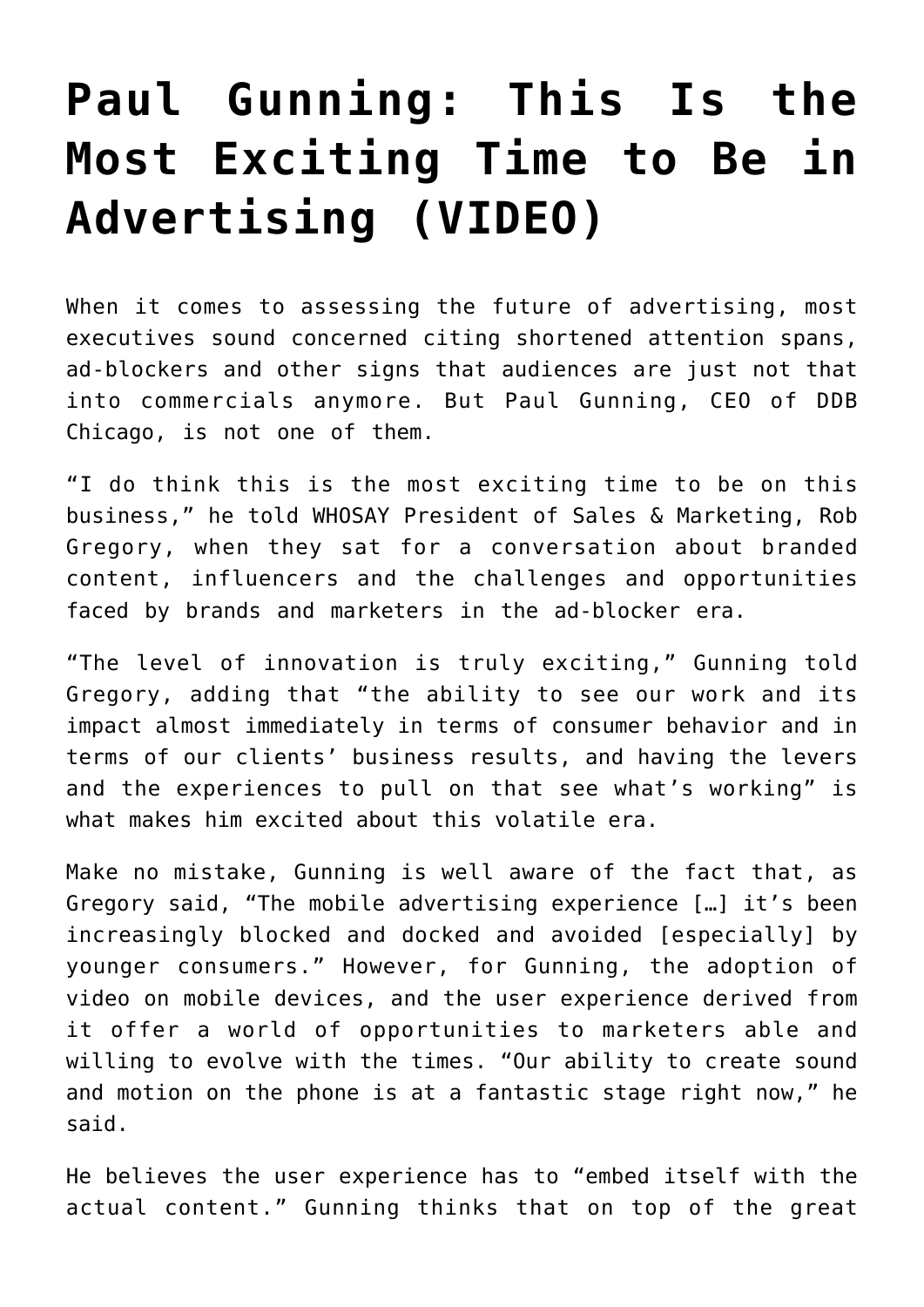experiences happening right now there's even more room for experimentation given the innovation that's already here along with what's yet to come, including talent-based storytelling, which Gunning doesn't think is new at all.

"We've been doing celebrity-based work for decades," he told Gregory citing work with the likes of Anheuser Busch and, more recently, Miller Light and Jeep. "We're using celebrity and it's a great way to reach and connect the audience," he said.

And it looks like at DDB they have gone a step further when it comes to working with influencers by hiring someone like Wendy Clark who Gunning says is an influencer "in her own right." "And she's had a dramatic effect on the agency because of her position in the industry, because of her experience, and so I think we've sort of turned the tables and not just use celebrity for our clients but in this case using it for ourselves," he shared.

Gunning's vision is multi-layered. While being aware of the industry's challenges, the DDB Chicago CEO adopts a holistic approach. "There are other ways of us to communicate that are also becoming more innovative," he told Gregory before citing things such as driverless cars, which "open up a whole other level." "Storytelling environments might get shorter in other environments [such as mobile ads]" he said. "In other cases, our ability to deliver value and to connect so that so we're having a relationship with the brand through things like utility [can] overcome areas that we get challenged with such as attention deficit."

And experience is, indeed, the name of the game for Gunning. "We're thinking holistically about that user journey or that consumer experience. So it's just not how they see the advertising when our job is done but we're looking at the entire connected platform if you will of what is happening at the service level, what is happening at the retail level, what's happening at the purchase level and then after purchase